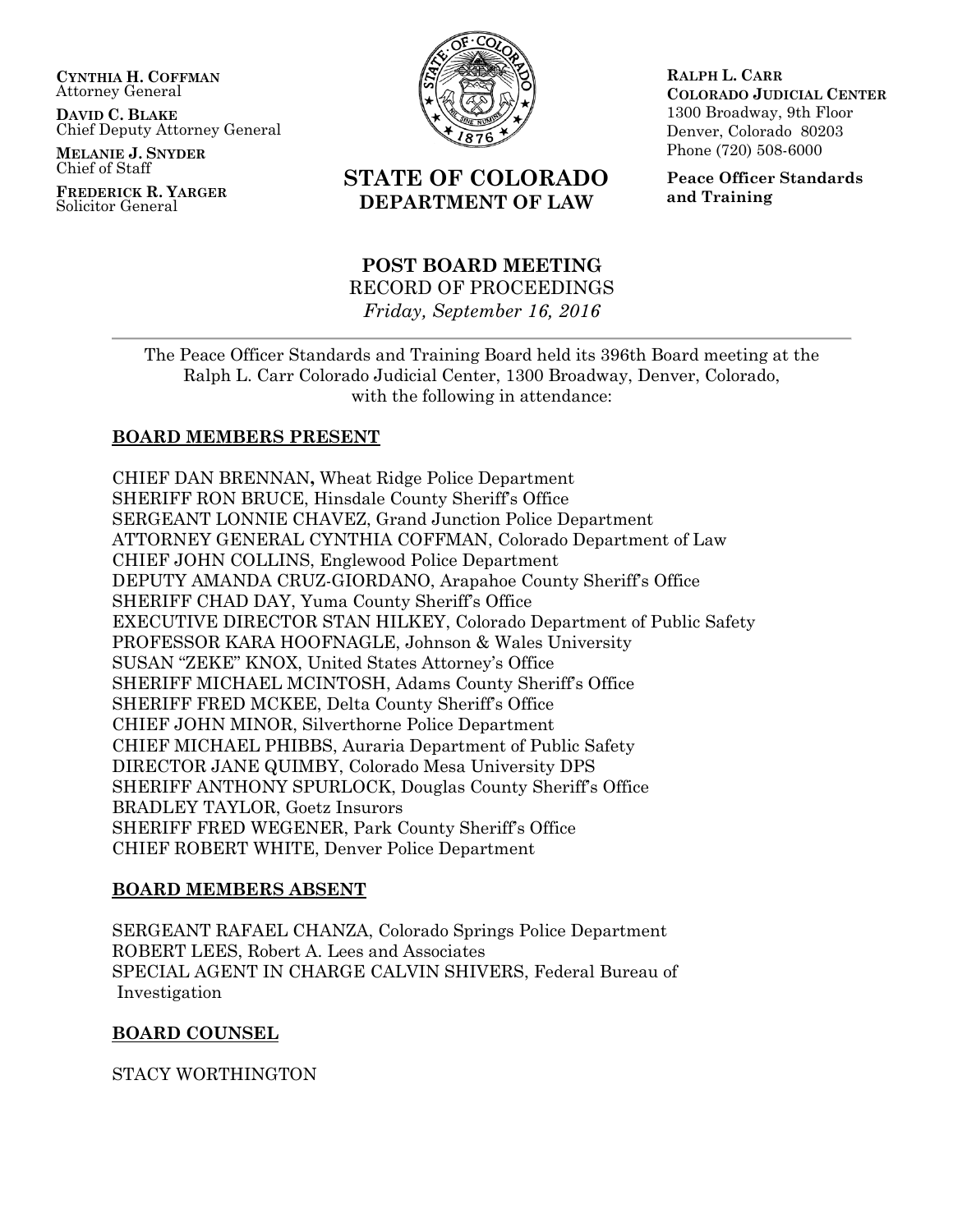Page 2

## **POST STAFF MEMBERS**

CORY AMEND, Director BOB BAKER, In-Service Training Manager BECKY CALOMINO, Grant Manager LORI JENCKS, Administrative Assistant ARIEL KISKIRAS, Administrative Assistant CRISTINE MACK, Investigator STEFANIE MACKEY, Grant Coordinator

## **MEMBERS OF THE PUBLIC IN ATTENDANCE**

DIRECTOR MINER BLACKFORD, Otero Junior College Academy COMMANDER ERIK BOURGERIE, Summit County Sheriff's Office ELECTRA BUSTLE, Department of Homeland Security & Emergency Management SERGEANT GRAHAM DUNNE, Aurora Police Department APRIL FOX, Arapahoe Community College DOYLE JONES, Weld County Sheriff's Office SENIOR DEPUTY TIM JUNGCLAUS, Adams County Sheriff's Office DEPUTY ED KAFEL, El Paso County Sheriff's Office INVESTIGATOR KEN KING, Colorado Department of Law DIRECTOR KEVIN KLEIN, Department of Homeland Security & Emergency Management DEPUTY CHRISTOPHER KLUG, El Paso County Sheriff's Office COMMANDER RICK KYLE, Denver Police Department DIRECTOR CATHY LABRECQUE, Pikes Peak Community College COMMANDER KARL SMALLEY, Adams County Sheriff's Office DEPUTY ATTORNEY GENERAL SCOTT TURNER, Attorney General's Office DIRECTOR NORMAN "BUCKEY" WALTERS, Arapahoe Community College JANICE WORTHEM, Colorado State Patrol Academy

## **Introductions:**

1. **Welcome Attorney General Cynthia Coffman** 

AG Coffman called the meeting to order at 10:02.

- 2. **Pledge of Allegiance**
- 3. **Introduction of Board Members, SME Members, Staff and Guests**
- 4. **Formal Board** Attorney General Cynthia Coffman **Recognition of Departing Board Members**

AG Coffman recognized Chief John Dyer, Rifle Police Department, and Special Agent in Charge Thomas Ravenelle, FBI.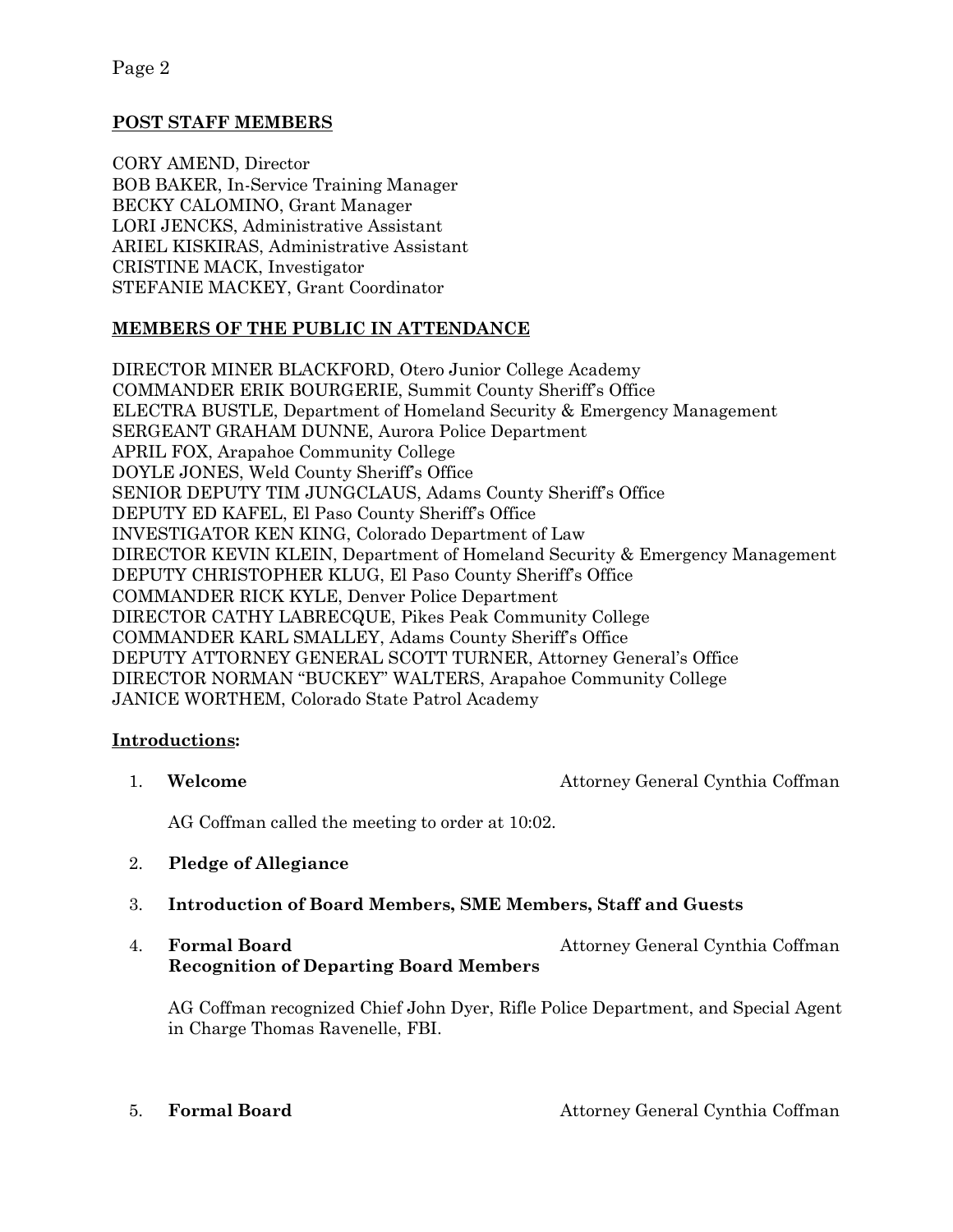## **Recognition of New Board Member**

AG Coffman welcomed Sheriff Michael McIntosh, Adams County Sheriff's Office, to the Board.

6. **Roll Call** Director Cory Amend

*Declaration of a quorum (13)*

## 7. **Approval of POST** Attorney General Cynthia Coffman **Minutes from June 3, 2016**

*Motion to approve by Exec. Dir. Hilkey. Approved unanimously.*

8. **Selection of Board Vice-Chair** Attorney General Cynthia Coffman

*Motion nominating Chief Brennan as Board vice-chair by Chief Phibbs. Approved unanimously.*

## 9. **Appointment of Board Attorney General Cynthia Coffman Representative to Law Enforcement Driving Subject Matter Expert Committee**

*Motion nominating Chief Minor as Board representative to the LE Driving SME Committee by Chief Brennan. Approved unanimously.*

## 10. **Subject Matter Expert Committee Reports**

A. Arrest Control Cmdr. Erik Bourgerie, Chair

The committee approved new member Sgt. Patrick David, Colorado Springs PD. The Jeffco/Lakewood Academy revised ACT program was reviewed and approved. A course in proper holds and restraints was approved. The committee reviewed and retained the site safety plan guidelines. The committee is reviewing and revising the POST test out requirements, the ACT Instructor Program requirements, as well as requirements for instructors for that program, and will present changes for approval at the December Board meeting. There are upcoming inspections for CCA and Pueblo PD.

- 
- B. Curriculum Sgt. Graham Dunne, Chair

Norman "Buckey" Walters, Arapahoe Community College, was nominated as a new member. The committee has established a subcommittee to develop marijuana questions to be included on the POST exam. Instruction Methodology is being formatted, and should be completed within a week. The Reserve Academy program curriculum will be reviewed and revised as needed within the next several months.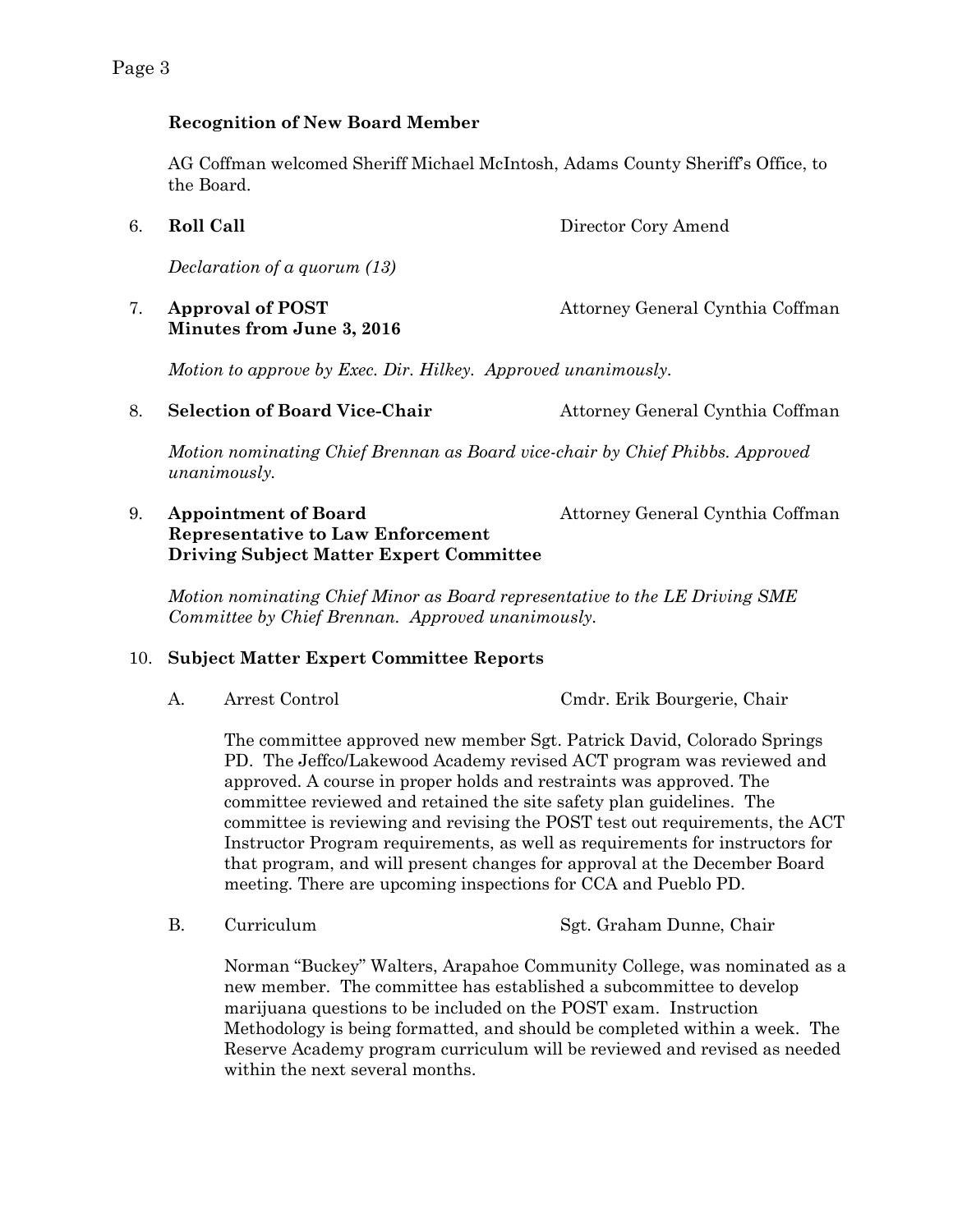Page 4

Inspections of the Southwest Regional and Pikes Peak CC programs were completed and approved. Firearms test-out procedures and some associated issues were discussed. Possible adjustments to the firearms training program were considered. The committee was not recommending any changes to the 64 hour program, as previously discussed with Board members. However, changing the hours to include more time for decisional and tactical shooting may be considered. Dep. Kafel will discuss it further with the academy directors at their upcoming meeting and make a final recommendation to the Board in December. Sheriff Day asked whether the committee would consider decreasing manipulation hours with more decisional shooting instead of increasing the overall hours. Dep. Kafel stated that at present the pass rate is 96%, but it is basically a mechanical drill. Considering the issues with shootings prevalent across the country it makes sense to research the possibility. Pass rate would not be expected to change substantially. Mark Abbots, CSPD, has applied for membership to the committee. He has tentative approval pending his interview at the next meeting.

### D. Law Enforcement Driving Cmdr. Karl Smalley, Chair

An inspection was completed for the Pueblo CC academy. A site safety plan for CMC-Glenwood was approved. Two new full instructors for CMC were approved. A new driving instructor program submitted by Aurora PD was approved. A winter driving/accident avoidance course was submitted and approved. Site safety guidelines were reviewed and it was determined that there would be no changes. The Basic Law Enforcement Driving academy program has been revised, and a section regarding high center of gravity vehicles was considered. It will not be included in the Basic program, but will be left to each agency to determine the need. A vehicle stability control section has been added to the Basic program, with no increase in hours. The program should be ready for approval at the December Board meeting. The Driving Instructor program instructor requirements are being reviewed and revised, with the goal of consistency between all skills instructor programs. High center of gravity vehicles will be added to the instructor program. No upcoming inspections. There has been an issue regarding fire extinguisher inspections, and tags not being up to date. As long as the gauge reads full and it is functional, tags or updated inspection information is not necessary. Sheriff McKee asked about the effectiveness of the simulators. Cmdr. Smalley stated that it is a very good decision making tool, and good for observing eye movement. It does not take the place of behind-the-wheel driving.

## 11. **Peace Officer Certification Revocation** Director Cory Amend **Actions**

A. **POST Rule 9 - Revocation of Peace Officer Certifications – Felony Convictions:** 

§ 24-31-305, C.R.S.(2)(a) A Colorado peace officer certification issued pursuant to subsection (1) or (1.3) of this section or  $\S 24-31-308$  shall be suspended or

C. Firearms Dep. Ed Kafel, Chair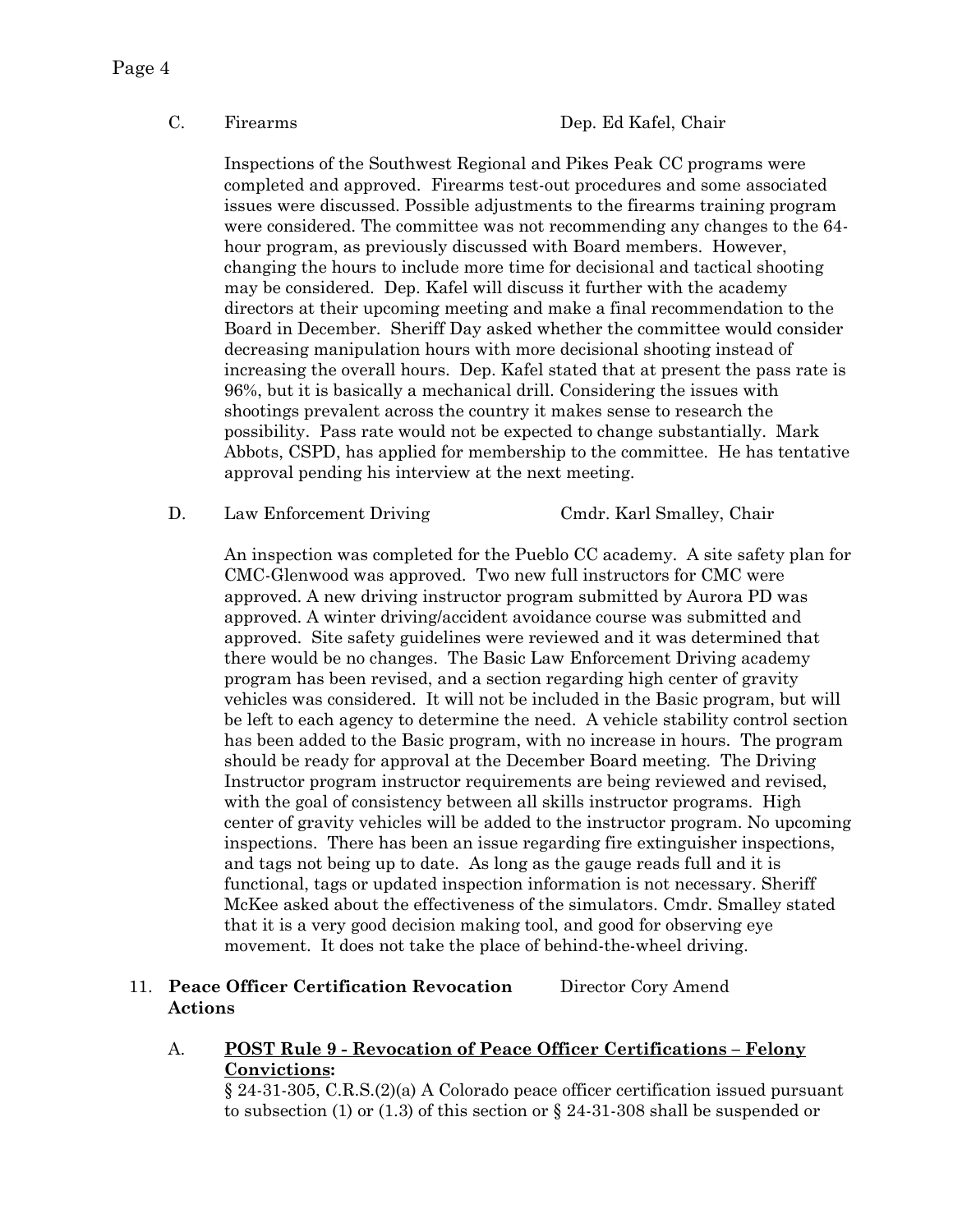revoked by the POST Board if the certificate holder has been convicted of a felony, or has been convicted on or after July 1, 2001, of any misdemeanor described in subsection (1.5) of § 24-31-30 C.R.S., or has otherwise failed to meet the certification requirements established by the Board. For purposes of this rule, the term 'conviction' includes any deferred judgments or deferred sentences imposed by a court.

1. No. F16-04, **Kevin James Lord**, Certification B00937 (PID 121698). On May 20, 2016, Respondent was convicted of one count of Tampering with Physical Evidence § 18-8-610(1)(a) CRS, a class 6 felony, and False Reporting – False Information,  $\S 18-8-111(1)(c)$  CRS, a class 3 Misdemeanor. The Respondent was employed as a peace officer on the date of the offense (Date of Offense: November 08, 2015, – Separated November 18, 2015). The Respondent has failed to comply with POST Show Cause Order F16-04 by failing to appear at the scheduled Show Cause Hearing. Director Amend recommends revocation of Kevin James Lord's Colorado Peace Officer Certification B00937 (PID 121698).

*Motion to revoke by Sheriff McKee. Approved with one abstention by Sheriff McIntosh.*

2. No. F15-16, **Jefferson Howard Baker**, Certification B14279 (PID 117074). On September 8, 2015, Respondent was convicted of one count of Felony Menacing-real/simulated Weapon, §18-3-206 (1)(a)/(b) CRS, a class 5 felony. The Respondent was not employed as a peace officer on the date of the offense (Date of Offense: September 8<sup>th</sup>, 2015, – Separated August 20<sup>th</sup>, 2015). The Respondent has failed to comply with POST Show Cause Order F15-16 by failing to appear at the scheduled Show Cause Hearing. Director Amend recommends revocation of Jefferson Howard Baker's Colorado Peace Officer Certification B14279 (PID 117074).

*Motion to revoke by Sheriff Day. Approved unanimously.* 

## 12. **Sunrise Review Subcommittee Report** Director Cory Amend

Kevin Klein Director, Colorado Division of Homeland Security and Emergency Management

On June 29, 2016 Director Amend received a request for Sunrise review from Colorado Department of Public Safety to obtain peace officer status for the position of director of the Office of Preparedness and Security operating the Colorado Information Analysis Center (CIAC). The subcommittee (Chief Brennan, Sergeant Chavez, Sheriff McKee, Chief Phibbs, Sheriff Spurlock and Director Amend) met on August 31, 2016. Director Kevin Klein presented to the subcommittee. All documents and forms were prepared prior to the meeting, with the exception of proposed bill language. The subcommittee discussed concerns, in particular, the bill language. After concluding the discussion, Director Klein provided the proposed bill language. The subcommittee recommends approval of the request for the director of CIAC to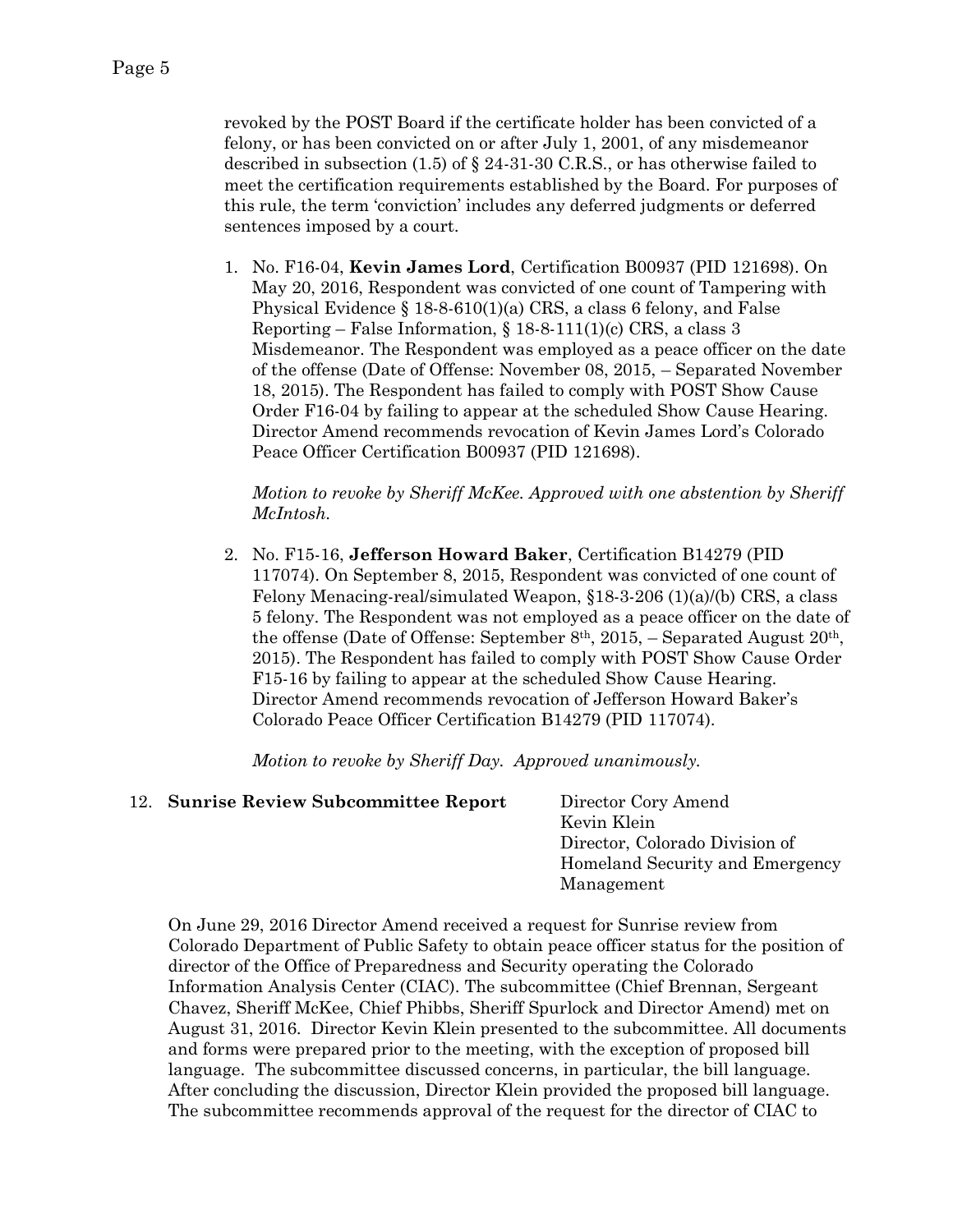obtain peace officer status as long as the bill language reads "shall be certified." Director Klein spoke briefly to the Board regarding the history and needs of the division, and requested that the Board allow the bill language "may be certified" in order to provide a larger pool of qualified candidates. After questions and discussion of the reasoning, Sheriff Day submitted a motion to accept the recommendation of the subcommittee to approve peace officer status for the CIAC director to include the bill language "may be certified." Following the Board meeting, Director Amend will prepare a written report for the Board and the Department of Public Safety.

*Motion passed. Exec. Dir. Hilkey abstained. One nay vote by Sgt. Chavez.*

## 13. **Strategic Plan Recap** Director Cory Amend

The Board discussed approximately 30 law enforcement-related topics at the work session on September 15, 2016. The current strategic plan which was approved in September of 2013 is due to expire at the end of 2016. The Board recommended retaining the following existing items from the current plan:

• Increase funding for in-service training

 Increase POST's ability to assist small agencies with priority training In addition:

- Find ways to increase the applicant pool for agencies, including ways to achieve POST certification
- Consider realigning training regions
- Identify relevant training topics
- Increase POST's influence with legislature
- Anticipate POST staffing/technology needs
- Research, review and implement the IADLEST audit recommendations

POST staff will present further information and research at the December Board meeting.

## 14. **Reserve Fund Access** Chief Michael Phibbs

The POST reserve fund contains money for which POST does not have spending authority. POST Budget Analyst Jon Reitan met with the POST Board at the work session and outlined the issues, options and process for gaining spending authority. Giving POST access to those funds would require a change to the statute that funds the POST Board. It could be done every year in the long bill, or we could request statutory change for continuously appropriated funds, subject to funds being available. POST would need to locate a legislative sponsor as soon as possible in order to meet the legislative deadline. Brad Taylor submitted a motion to seek a legislative sponsor to change § 24-31-303 to "All money in the P.O.S.T. board cash fund shall be CONTINUOUSLY APPROPRIATED and shall be used for the purposes set forth in this subsection (2) and in section 24-31-310."

*Motion passed unanimously.*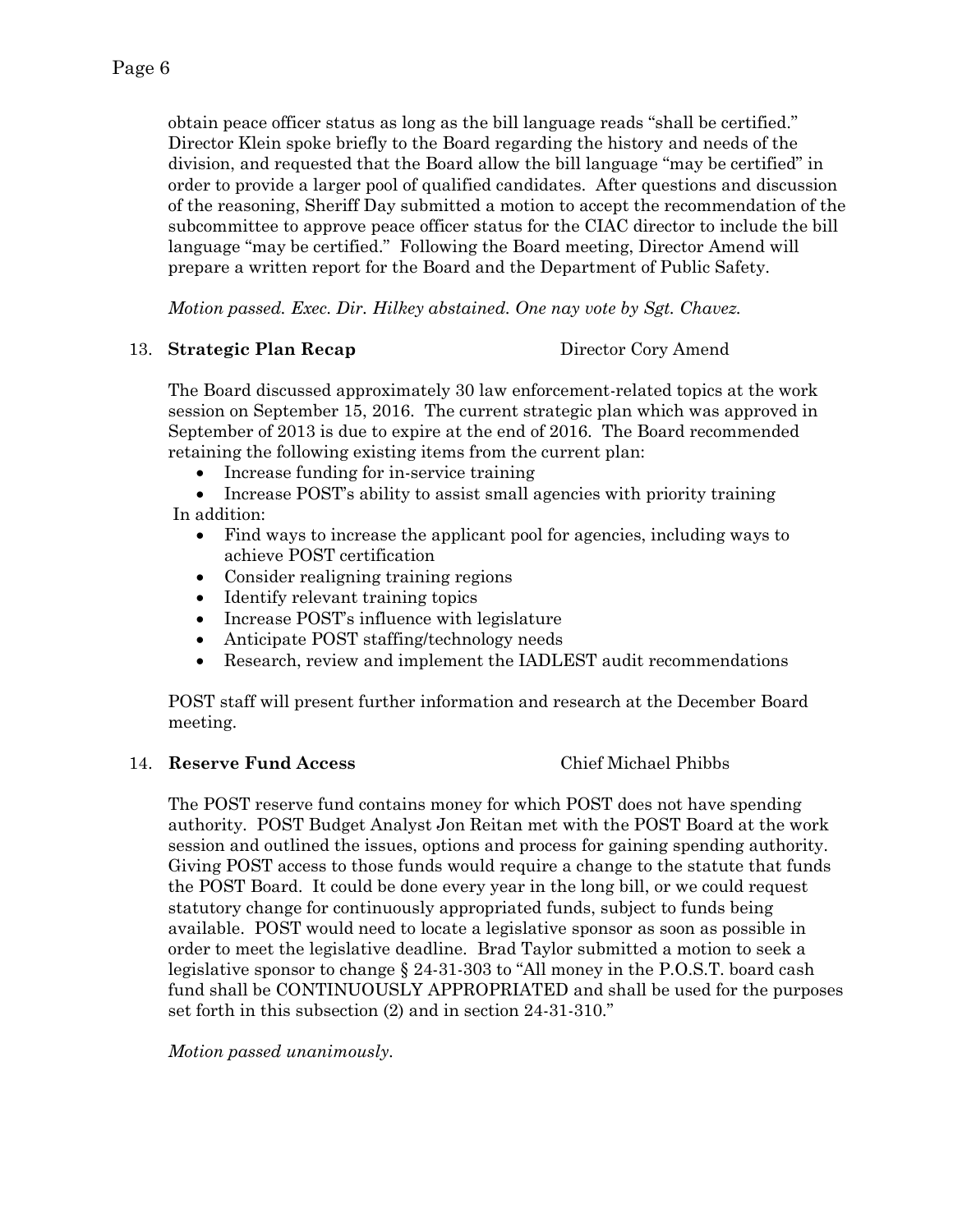AG Coffman stated that we would ask the Joint Budget Committee to carry the bill, and that we should wait until after the election to determine the composition of the committee. AG legislative staff will follow up.

## 15. **Code of Ethics** Stacy Worthington

Romaine Pacheco of the Governor's Office of Boards and Commissions, with Ms. Worthington, met with the POST Board at the work session to identify the standards for the volunteer POST Board members and to discuss the adoption of a code of ethics. There were questions and some discussion of what would qualify as a conflict of interest and how to handle such conflicts. Exec. Dir. Hilkey raised concerns about the standards for determining when a conflict exists, and Worthington said she would revise the policy to address his concerns.

### 16. **Grant Subcommittee Recap** Director Cory Amend

The Board has been working toward creating a formula for grant fund disbursement. Last year the formula was 80% going to rural agencies and 20% to urban. The Grant subcommittee met September 14, 2016 to choose a formula allocation for funding POST region grants to be implemented at the beginning of the next grant cycle. 90% of available funds will go to POST training regions, and 10% to providers such as CSOC and COVA. Each region will get a base allocation of roughly \$136,000 (based on last year's numbers), with additional funds allocated based on the number of small, medium and large agencies within each region. Small agencies are those with 35 or fewer officers (85%), medium agencies-36-99 officers (6%), and large-100+ officers (9%). Allocations per officer are \$4,632/officer for small agencies, \$4,542/officer for medium and large agencies.

The subcommittee approved POST to make administrative changes to annual awards at their discretion based on performance, capacity, and compliance of the region. The subcommittee requests that Director Amend pursue statewide Police One membership to provide online training for all law enforcement statewide. The subcommittee recommends that POST standardize each training region in an effort to provide consistency across the state with access to training and to maximize training dollars. One idea is to create a "field rep" position, possibly a contract position. The subcommittee recommended that POST research and determine whether the existing 10 training regions are adequate or whether they need to expand. The POST Board should announce training priorities for the state annually in January prior to the grant cycle.

The subcommittee recommends we use a base allocation and the 90%/10% split and the formula depending on the small, medium and large agency allocations.

*Motion to accept the subcommittee's allocation formula by Sheriff Bruce. Passed unanimously.*

## 17. **Comments from Others on POST Issues**